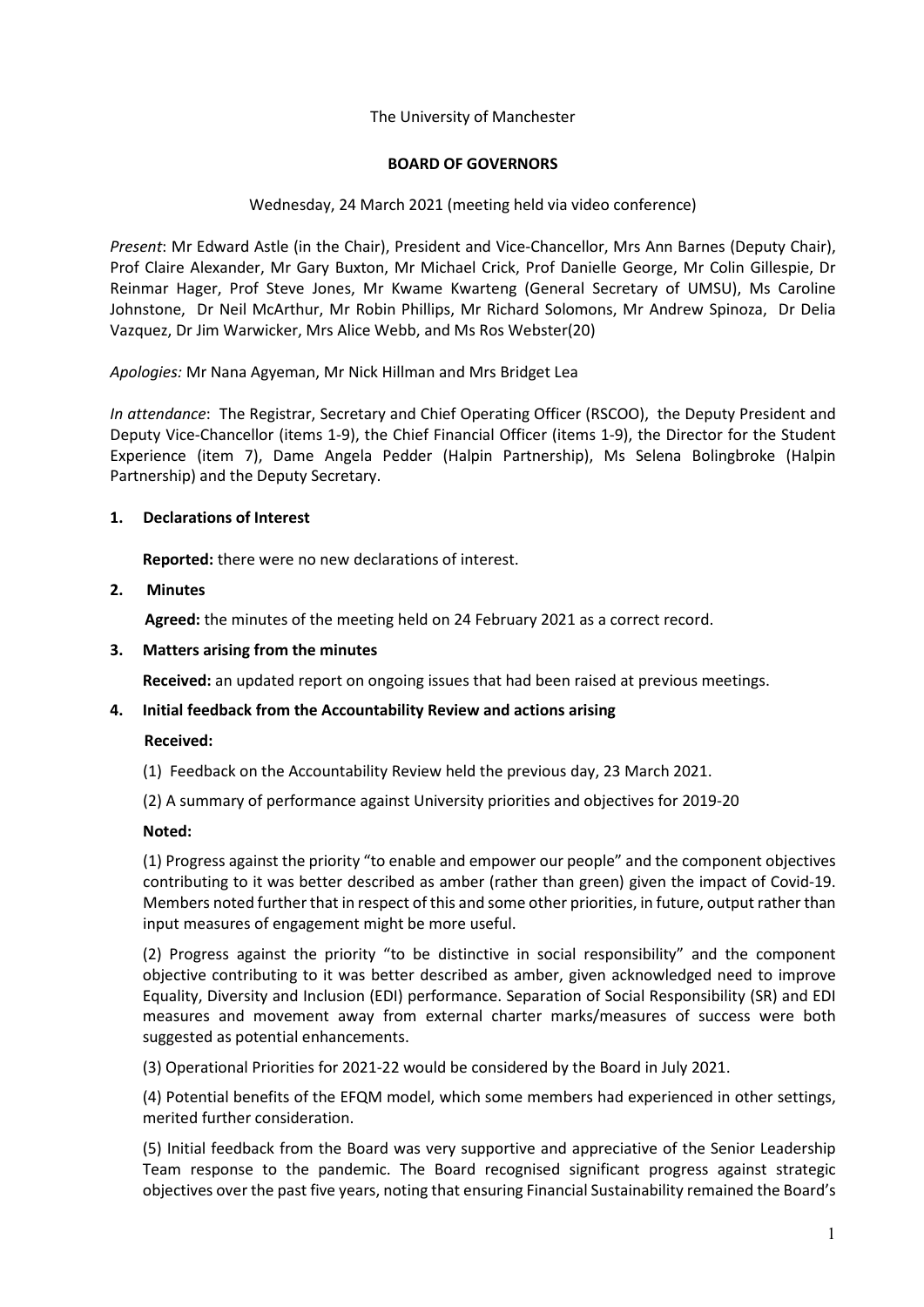most significant concern. Ensuring optimal approach to return to campus and focus on wellbeing of students and staff were also key immediate priorities.

(6) Members of the Senior Leadership Team had welcomed feedback from the Board: members welcomed the role of Board pairs, particularly the value of interaction and meetings before the Accountability Review: there was discussion about the merit of altering the assignment of pairs but on balance, most members were keen to retain the current arrangement given the importance of maintaining continuity and depth of understanding.

(7) Discussion about the extent and breadth of the optimal data set to inform the Review: whilst there were different views on this, there was agreement on the need for a high level summary of data which enabled clarity of focus on progress against institutional priorities (including relevant milestones and metrics).

(8) Members welcomed the transparency of the process. Some members found the process of review and reflection intrinsically valuable, whilst some questioned the value of a complete day looking back at past performance, whether there might be merit in shorter, more focused sessions and the merits of holding the event earlier in the academic year.

**Resolved:** to approve the changes to measurement of progress against priorities in 2019-20 as outlined in (1) and (2) above**. Action: Deputy Secretary/Director of Planning**

## **5. President and Vice-Chancellor's report**

 **Received:** the report from the President and Vice-Chancellor.

#### **Reported:**

(1) Applications and acceptances (including from international students) continued to be very strong. Attrition rates were generally lower than at the corresponding time in the previous year.

(2) Reported Covid infection rates were low, although testing take up was also low: it was hoped that home, lateral flow tests would be introduced for students shortly.

(3) The Research Excellence Framework (REF) submission had been made and a post-submission analysis would be undertaken. The Vice-President for Research and colleagues were congratulated for a timely and high quality submission.

(4) Concerns about the implications of recent Government announcements about reductions in research funding.

(5) The outcome of the student referendum: turnout in the referendum had been 13% and of those voting 89% had voted in favour of the motion of no confidence in the President and Vice-Chancellor and members of the senior leadership. Correspondence relating to the Board statement was included in the Chair's report (see item 9 iii) below). The President and Vice-Chancellor had attended a number of recent open meetings with students and had received challenging questions and it was recognised that there were areas of concern which needed to be addressed: the organisers of the referendum campaign had not attended these meetings.

(6) Some instances of poor behaviour contravening Covid regulations continued at student residences.

(7) Budget challenge meetings with senior managers were ongoing and models for future Professional Services delivery were under review.

(8) The Board had been updated on the latest USS position at its previous meeting and a date in early May  $(4<sup>th</sup>, 2-3pm)$  had been reserved to enable the Board to consider the response to the employer consultation. An open meeting for staff led by an independent, external pensions expert had been held on 24 March.

(9) Consideration of University engagement with China continued and the results of an executive review would be brought to the Strategy Session on 5 July 2021. The newly established Research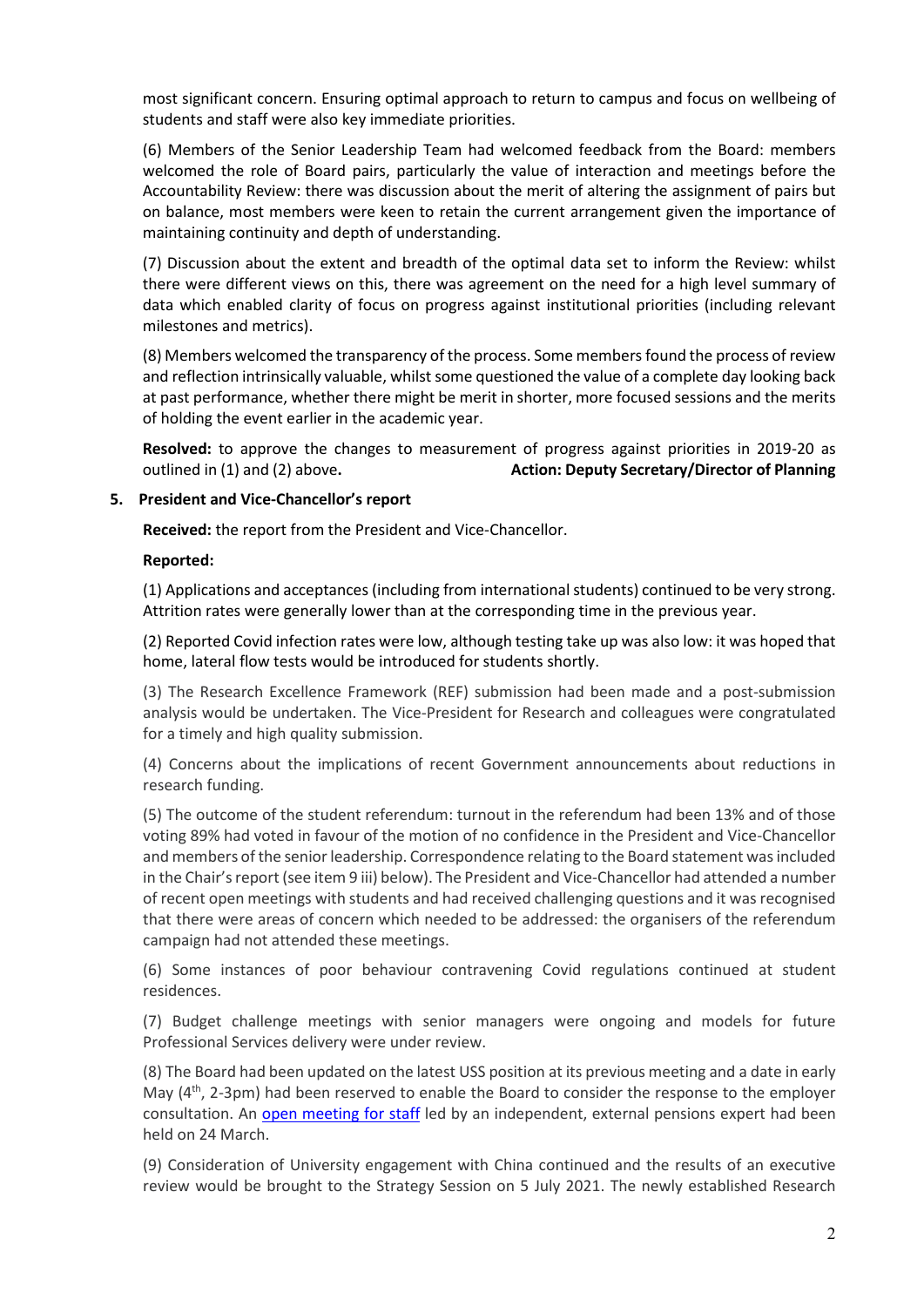Relationships Oversight Group would enable increased scrutiny of significant research proposals including those from China.

## **Noted:**

(1) Discussions about return to campus (for staff and students not working from home) were ongoing: the University would follow relevant Government guidance and it was hoped that this would enable more extensive face-to-face teaching for students after Easter. Amongst Professional Services staff there was active discussion about new models of hybrid working which would evolve and develop over the next few months.

(2) In relation to the student referendum, the statement agreed at the previous meeting had been released shortly after the announcement of the result. Some members questioned the timing of the release, noting that it could give the impression that the Board had not given sufficient consideration to issues raised and therefore that the Board had not struck the right balance between critical challenge to and support for the senior leadership.

(3) Other members noted that the Board had given lengthy consideration to the referendum response at the previous meeting, that the statement referred to challenge offered by the Board and recognised that students had not had the experience they would have wished for. A delay in the response could also have been criticised and potentially given the appearance of lack of support for senior leadership. The response also recognised that senior leaders had not always got things right and had demonstrated an appetite and willingness to take action where this was the case. The timing of the referendum also meant that the Board had been able to take cognisance of feedback on performance of the President and Vice-Chancellor in the previous year (see item 9 i) below).

(4) The Board always took concerns raised by students seriously: as noted above it was disappointing that those involved in the referendum campaign had not engaged either with the President and Vice-Chancellor in open meetings or with the Students' Union leadership. The Board had engaged with student representatives on a regular basis over the past few years and it was suggested that consideration be given to holding an open meeting for the Board with students.

(5) It was important to unpack and analyse the various contributory reasons why students had supported the referendum and, as noted previously, there was increased and continued focus on effective engagement and dialogue with the student body.

(6) Uncertainties about the future HE funding environment had been discussed at the Accountability Review: there was increasing concern at Government level that the escalating RAB charge (i.e. the cost of borrowing to support the student finance system) was a contributory factor to the current HE financial model not being sustainable.

(7) Reference was made to a proposed £250 million per annum Greater Manchester Innovation Transformation Fund to assist the region in realising potential, contribute more to the national economy and compete on a level footing for national and international research and development funding in future. It was anticipated that the bulk of this funding would be targeted at infrastructure improvements.

# **6. Fallowfield Fencing Inquiry-Task and Finish Group further progress report**

**Received:** a report providing an update on implementation of actions arising from the inquiry into the erection of fencing at the Fallowfield Halls of Residence on 5 November 2020. A final report would be submitted to the Board at its meeting on 19 May 2021. **Reported:**

(1) There had been good progress in developing a student communications and engagement strategy, a process which included co-creation with students.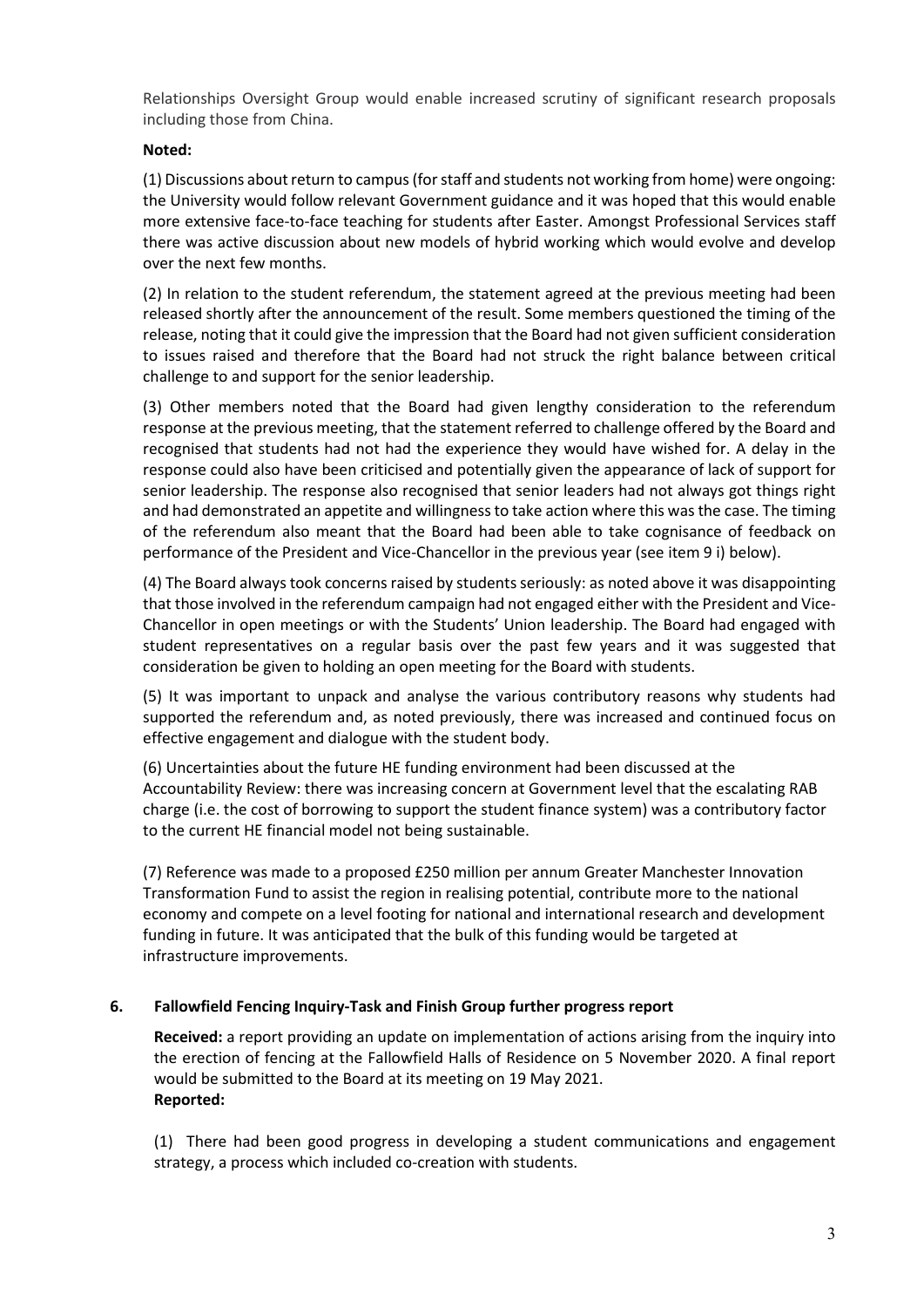(2) Ongoing work with an external partner to consider task approvals, management and execution of responses to future emergency, critical and dynamic situations at the University. This included coaching based scenario planning with relevant staff

**Noted:** the comment from one member that the language used in the report could have been clearer and a request that the final report summarises more clearly what had-or would change against the original conclusions and recommendations. **Action: RSCOO Action: RSCOO** 

## **7. Office for Students letter-regulation during the pandemic (compliance with Registration Condition C1: consumer protection law): update**

**Received:** a report providing an update on work to review the University's compliance with consumer law during the pandemic as required by the Office for Students (OfS). A full, final report would be presented to the Board at its meeting on May 19 2021.

# **Reported:**

- (1) The OfS had asked institutions to:
	- (a) Re-test whether they were sufficiently clear with new and continuing students about how teaching and assessment would be delivered in 2020-21, the circumstances in which changes might be made, and what those changes might entail;
	- (b) Assess whether students received, during the autumn term, the teaching and assessment they were promised and might reasonably have expected to receive based on the information provided;
	- (c) Assess whether current plans for the spring and summer terms ensure that students will receive the teaching and assessment they were promised and might reasonably expect to receive based on the information provided.
- (2) The approach to the review encompassed:
	- Review of the overarching processes and controls to ensure compliance (with input from Uniac)
	- Framework for programme amendments during the pandemic
	- Communications and marketing materials
	- Programme level review (including programme changes and student communications, programme delivery and quality and programme planning for 2021/22)
	- Thematic consideration (e.g. cross-cutting themes)

(3) Collectively, the above required assessment of a large volume of information and this represented an additional burden on colleagues (especially at School level) who were focused on delivery of the best possible teaching and learning experience.

(4) The OfS had advised that it had received a small number of notifications relating to quality of provision and teaching time throughout the pandemic with notifiers claiming that they had not received the experience (including contact hours) that they had expected to receive, based on information prior to the start of the 2020-21 academic year. The OfS had therefore asked to see the review of compliance law when it was available and has also asked to see the current, interim report.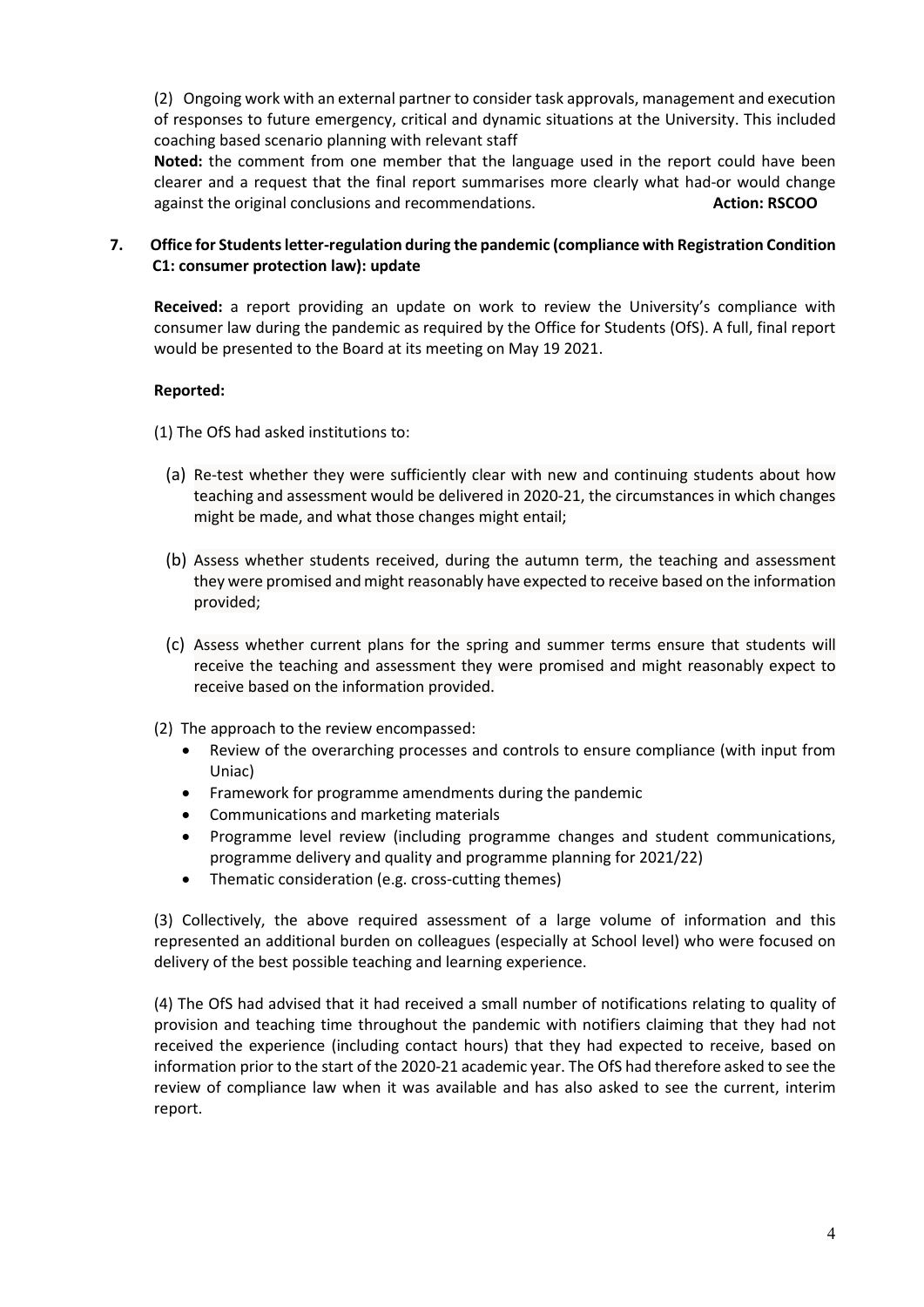## **Noted:**

(1) Whilst there was potential for financial exposure if the University concluded there were any shortcomings in relation to information provision or teaching and assessment delivery, this was not anticipated to be significant (and some of this had already been taken into account, for example in relation to field courses which had not been able to take place).

(2) The OfS needed to exercise caution to ensure that it did not move into adjudication of student complaints not resolved at institutional level, which was the preserve of the Office of the Independent Adjudicator (OIA). The OIA had taken on new adjudicators in response to an increase in workload and there had been some recent unexpected outcomes.

(3) Whilst it had not been possible to deliver aspects of the broader student experience (in common with the rest of the sector), there was confidence that the University had satisfied its commitment to deliver Intended Learning Outcomes. The specific local context of Manchester which had been faced with more stringent local pandemic related restrictions (and over a longer period) than much of the rest of the country was noted.

(4) The final report would provide specificity and clarity for the Board in relation to compliance with the request outlined in (1) (a to c) above. **Action: Director for the Student Experience**

(5) Comments about the proportionality of the OfS requirements and the potential to reflect this when the Board approved the final version of the report for submission to OfS.

(6) At a national level, concerns remained about the ability to graduate dentists (given lack of placement opportunities) and the feasibility of international students returning to campus (where this was a requirement to complete their programme of study successfully.

## **8. Board Committee reports**

# **(i) Audit and Risk Committee (25 February 2021)**

**Received:** a report from the meeting held on 25 February 2021 regarding appointment of external auditors. *Redacted – Restricted Information*

## **Reported:**

(1) As part of its client acceptance processes, issues had come to light in relation to the University's status as a Public Interest Entity which meant that the appointment was now under review.

## *Redacted – Restricted Information*

(2) Options were being explored and the Audit and Risk Committee and the Board would be apprised of developments as soon as the position was clearer.

## **Action: Chief Financial Officer/Deputy Secretary**

## **ii) North Campus Working Group (8 March 2021)**

**Received:** a report from the meeting of the North Campus Working Group held on 8 March 2021.

## **(iii) Nominations Committee (17 March 2021)**

**Received:** a report from the meeting of Nominations Committee held on 17 March 2021.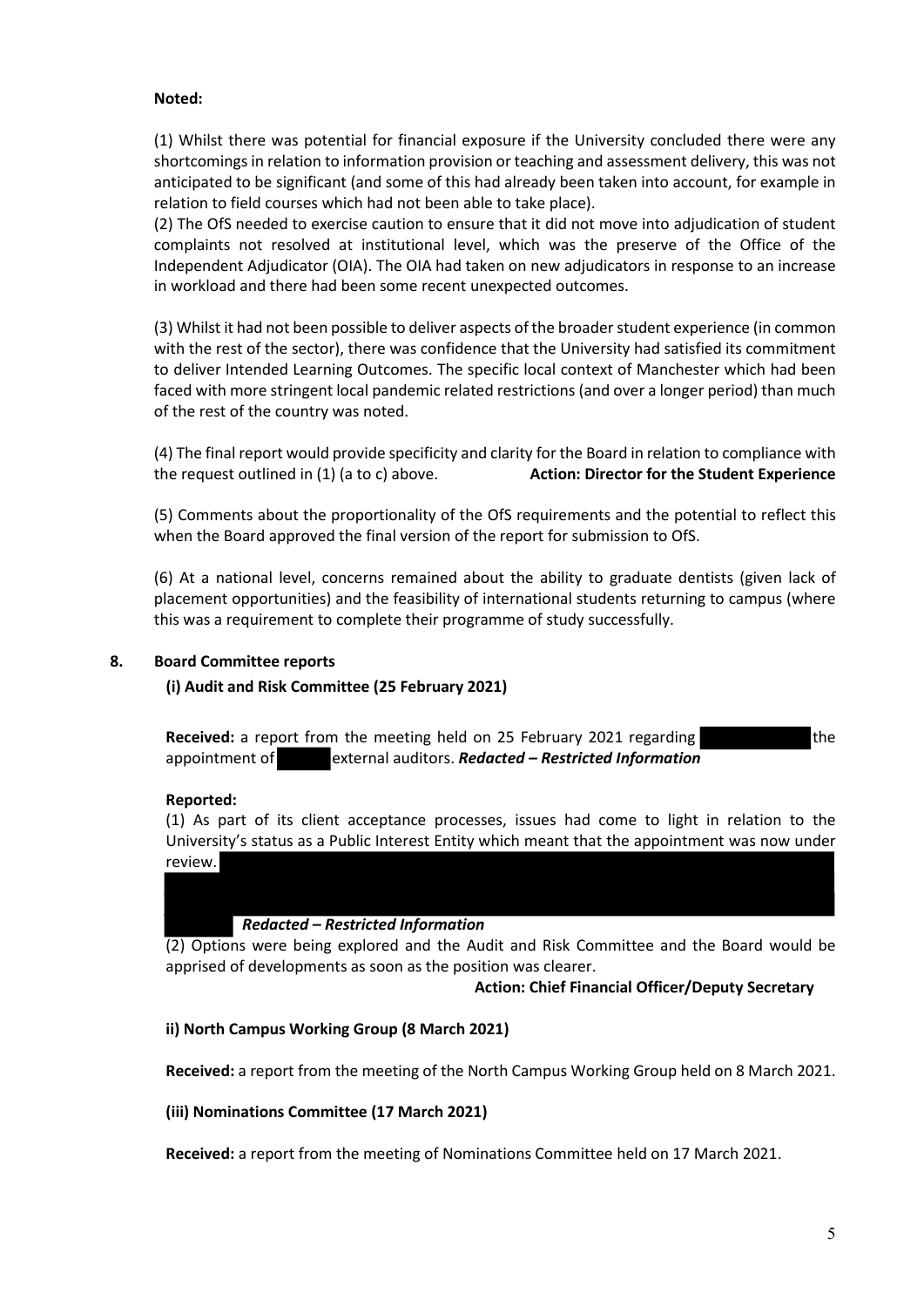### **Noted:**

(1) The Governance Effectiveness Review project pack developed by Halpin.

(2) Progress in relation to lay member appointments, including a revised role specification which emphasised the potential for the relevant appointee to take on a Board leadership role: this would help to maximise Board choice when the time came to choose a successor to the current Chair. Applications from all sectors were welcomed and the specification was based on earlier Board consideration of the Board skills and experience matrix

(3) There were now three vacancies from September 2021, one for a lay member appointed through the Alumni Association and two other lay members (Michael Crick, Bridget Lea and Andrew Spinoza would step down from the Board at the end of the current academic year).

(4) The Committee had recommended that the proposed changes to Statutes and Ordinances (in relation to methods of sourcing the Chancellor and the non-academic/research staff Board member be deferred.

(5) Supporting material in relation to the proposed Statutes and Ordinances changes as considered by Nominations Committee was available in the Diligent Reading Room; this included the text of an open letter addressed to the Board of Governors from staff (with over 500 signatories). The number of signatories indicated the concern that this issue had raised amongst staff: whilst the text of the letter was available to members, the Board agreed that to ensure complete transparency it would have been helpful for the letter to have been made available in the full Board pack.

## **Agreed:**

(1) Gary Buxton, Richard Solomons and Alice Webb be appointed for a further three year term (ie until 31 August 2024).

(2) In relation to proposed changes to Statutes and Ordinances, that further consideration of the proposed changes be deferred until that Governance Effectiveness Review was completed. The relevant Statutes and Ordinances would therefore remain unchanged for the time being and this meant that the next Chancellor would be chosen through the current electoral process, with elections taking place in 2022.

## *(NB The Chair was not present for discussion of the following item.)*

(3) To invite any expressions of interest in the position of Chair of the Board by Monday 12 April 2021, noting the Committee's unanimous recommendation that the current Chair by appointed for a further year (a further one year term until August 2022 would mean that the current Chair had served the usual maximum permitted term of six years).

#### **Action: Deputy Secretary**

## **(iv) Finance Committee related matters**

**Received**: reports on the two matters below.

#### **a) Investment Strategy: Short-Term Recommendations**

**Agreed:** to approve a short term change to the investment strategy and target asset allocation, until the overall investment strategy is reviewed in the next 12 months, as outlined in the report**. Action: Chief Financial Officer**

## **b) Revolving Credit Facility (RCF) and change from LIBOR (London Inter Bank Offered Rate) to SONIA (Sterling Overnight Index Average)**

**Agreed:** to approve the delegation of authority to the Chair of Finance Committee to review and approve the relevant documentation in relation to the RCF change from LIBOR to SONIA.  **Action: Chief Financial Officer**